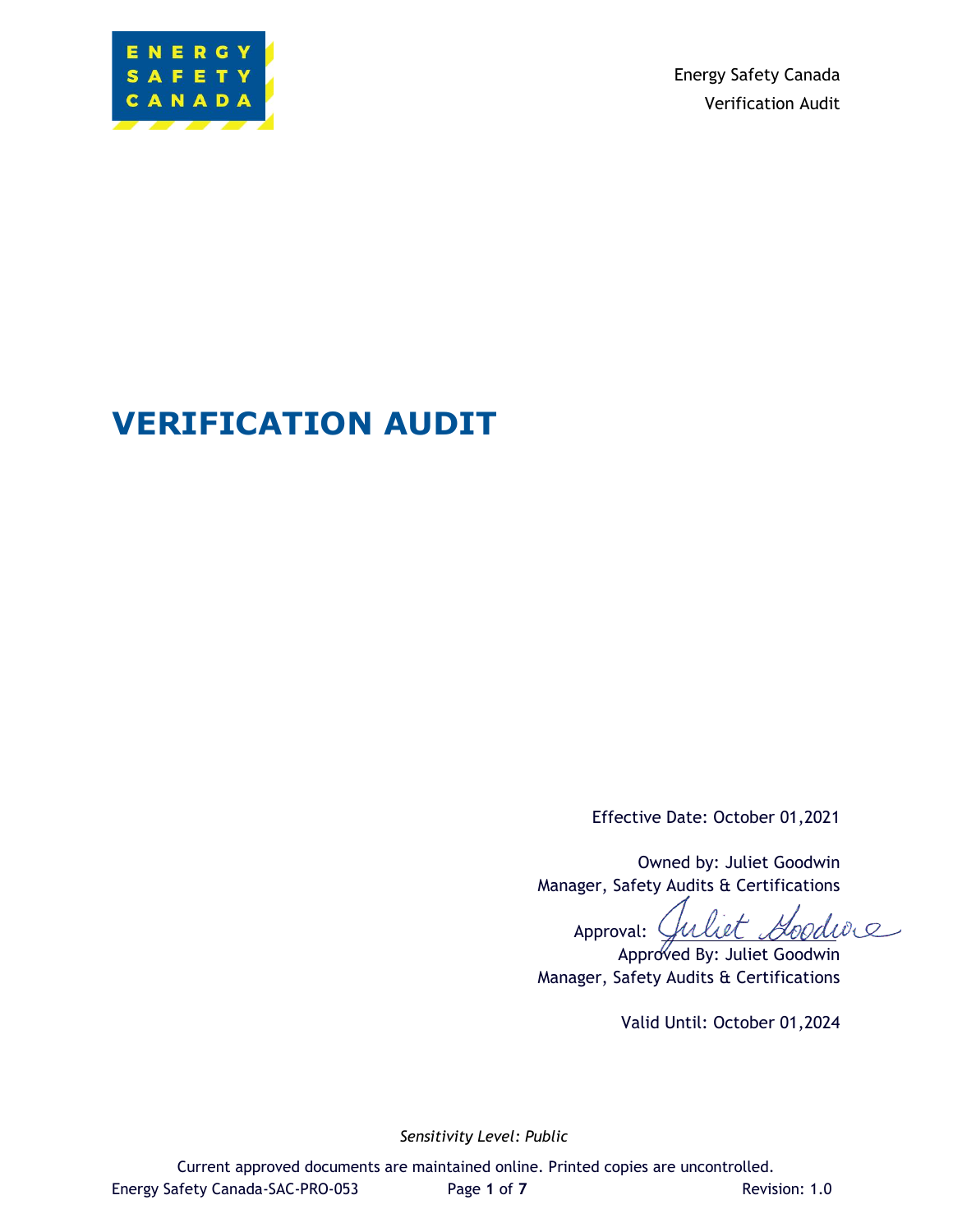

### **SUMMARY OF CHANGES**

This Summary shows:

- All changes from last approved and published document
- The location within the document where the changes have been made

| <b>Version</b> | <b>Date</b>          | Author(s)       | <b>Revision Notes</b>                                                                                                                                                                                   |
|----------------|----------------------|-----------------|---------------------------------------------------------------------------------------------------------------------------------------------------------------------------------------------------------|
| 1.0            | December 05,<br>2018 | Melissa Mass    | This is the first revision of the<br>Verification Audit Procedure. This<br>revision brings the Procedure<br>template into alignment with the<br>templates used by the Governing<br>Documents Framework. |
| 1.1            | October 01, 2021     | Divine Agboadoh | 3 Year Review                                                                                                                                                                                           |

Requirements changed in the new revision will be identified with a revision triangle beside it.

## **SUMMARY OF REVIEWERS**

The following people were involved in the review of this Procedure.

| <b>Name</b>     | <b>Position</b>                                     |
|-----------------|-----------------------------------------------------|
| Juliet Goodwin  | Manager, Safety Audits and Certifications           |
| Divine Agboadoh | Quality Assurance, Safety audits and Certifications |

*Sensitivity Level: Public*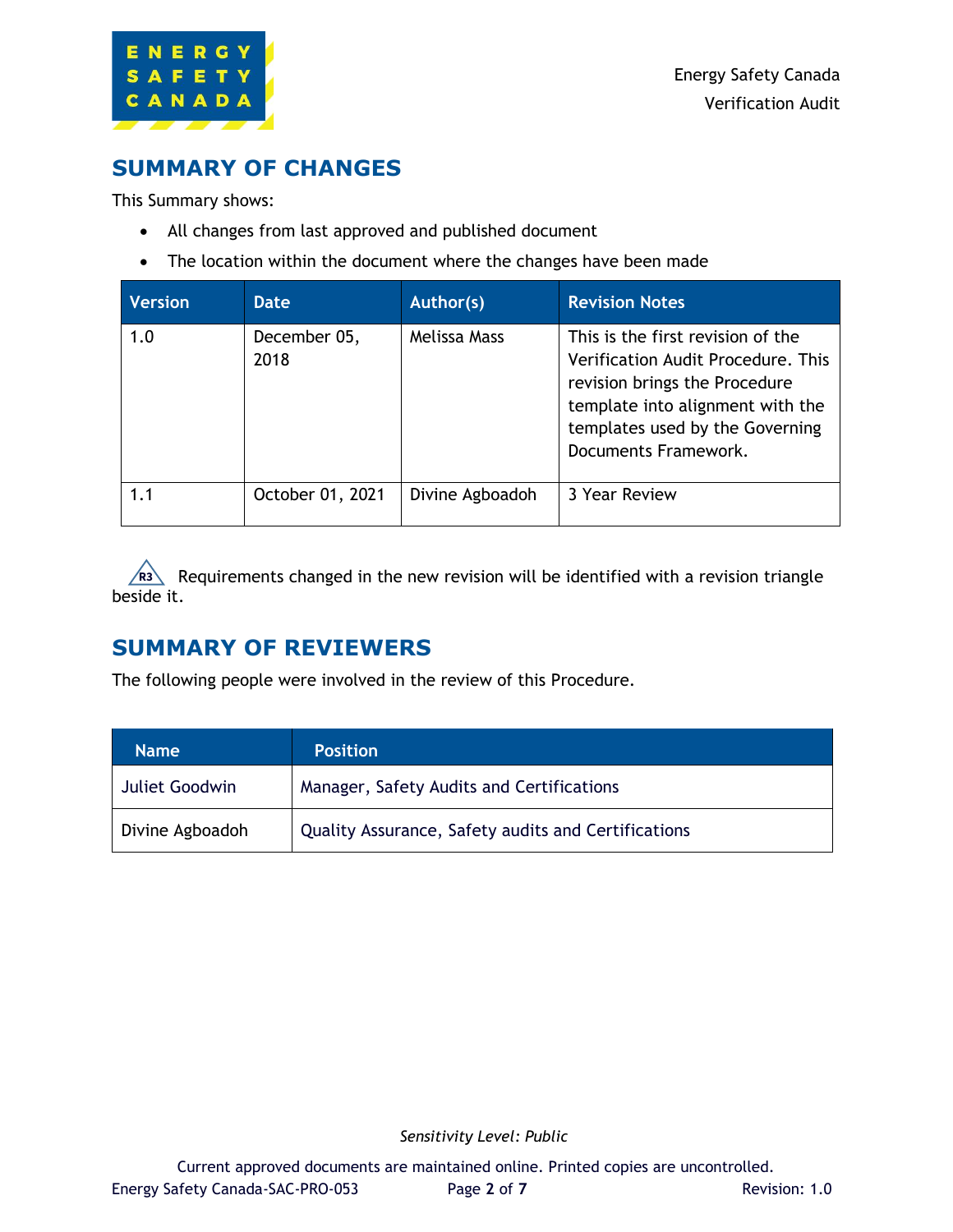

### **CONTENTS**

*Sensitivity Level: Public*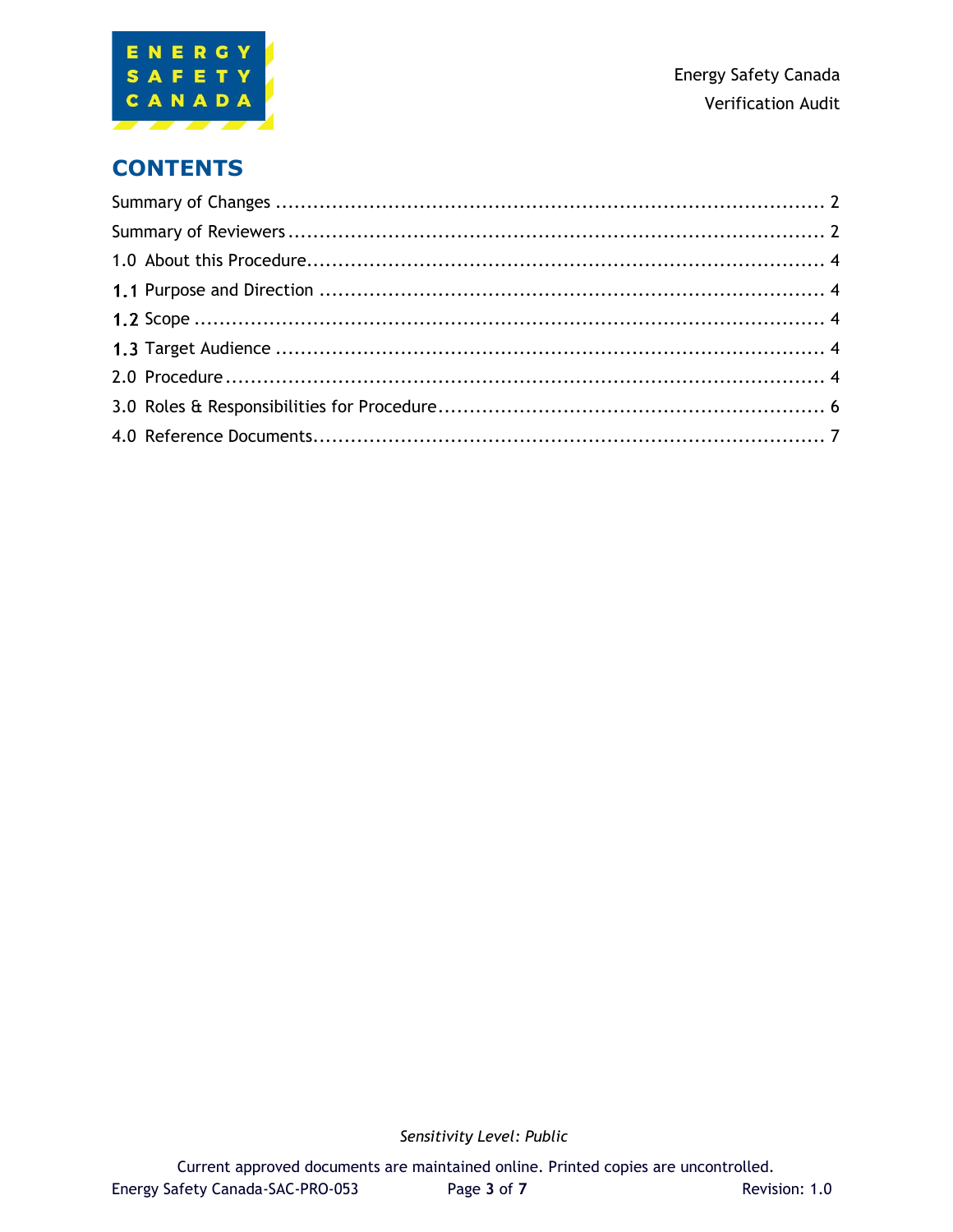

### **1.0 ABOUT THIS PROCEDURE**

#### $1.1$ **Purpose and Direction**

This procedure defines the process for verification audits. This includes the circumstances for the verification audit, the process of the audit, reporting and feedback.<sup>1</sup>

#### $1.2$ **Scope**

A verification audit provides an independent review of key areas of an employer's health and safety management system to validate that Certificate of Recognition (COR) certification is justified.

A verification audit can be triggered by questions about the validity of COR-certified employer's health and safety management system, questions about the performance of a given auditor, or at the specific request of a governing body.

#### $1.3$ **Target Audience**

The target audience for this document is all Energy Safety Canada personnel in any work location. This includes Employers, Auditors and applicable governing bodies.

### **2.0 PROCEDURE**

- 2.1.1 A verification audit may be requested on a specific employer's health and safety management system under the following circumstances:
	- A governing body may request a verification audit based on recent health and safety violations or outstanding orders issued against the employer.
	- Energy Safety Canada may request a verification audit as a part of an investigation into an auditor who completed a recent audit for the employer.
	- Employer participation in a verification audit is mandatory.
- 2.1.2 Auditors completing verification audits must be seasoned health and safety professionals with adequate auditing experience. Verification audits can be conducted by either:
	- Qualified Energy Safety Canada staff, or
	- Qualified external consultants on behalf of Energy Safety Canada.
- 2.1.3 The scope of the verification audit will be determined by Energy Safety Canada and the provincial governing body, where appropriate.
- 2.1.4 In situations where only certain portions of the employee's health and safety management system are in questions, a limited scope audit would apply.

### *Sensitivity Level: Public*

Current approved documents are maintained online. Printed copies are uncontrolled. Energy Safety Canada-SAC-PRO-053 Page **4** of **7** Revision: 1.0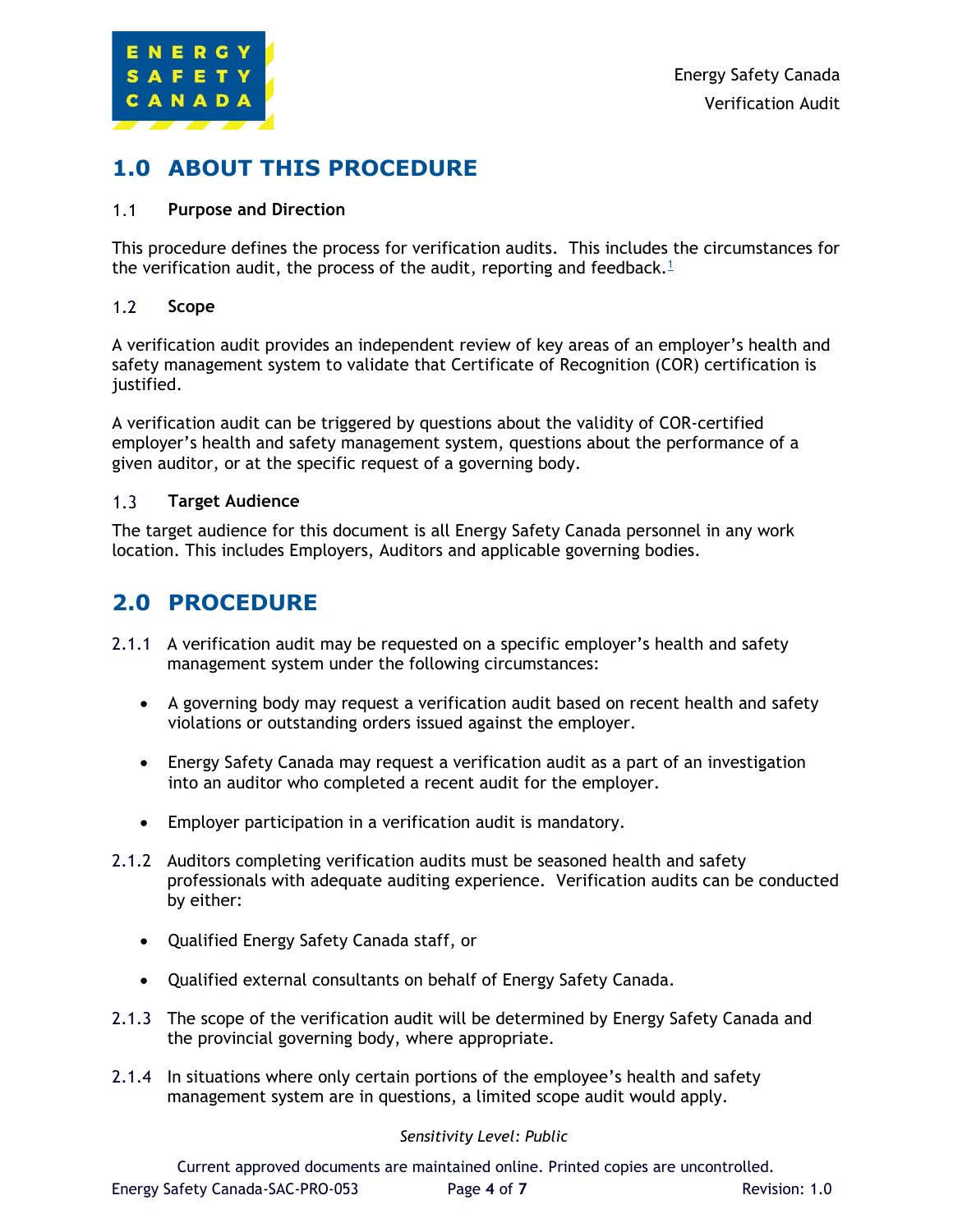

- 2.1.5 The verification audit will be completed using Energy Safety Canada's COR Health and Safety Audit Protocol.
- 2.1.6 In the case of a limited scope audit, only selected questions from Energy Safety Canada's COR Health and Safety Audit Protocol would apply.
- 2.1.7 Where appropriate, an On-site Site Audit Review (OSAR) may be completed at the same time as the verification audit.
- 2.1.8 OSARs will be completed using the Energy Safety Canada On-Site Audit Review Protocol.
- 2.1.9 Energy Safety Canada shall schedule the verification audit directly with the employer.
- $2.2$ **The verification auditor shall:**
	- Complete the verification audit as per the pre-determined scope and in accordance with Energy Safety Canada's auditing standards.
	- Provide immediate feedback to Energy Safety Canada regarding any serious deficiencies in the employer's health and safety management system.
	- Provide a verification audit report within 30 days of the last day on site.
- 2.2.1 If applicable, the verification auditor must not provide feedback to the employer on the quality of the original audit while conducting their verification audit.
- 2.2.2 As a health and safety professional, the auditor is permitted and obligated to advise an employer if they observe situations of imminent danger to any employees.
- 2.2.3 Cases of serious auditor performance issues raised by the verification audit will be dealt with in accordance with the Energy Safety Canada Auditor Performance Management Procedure.
- 2.2.4 In the event an issue is raised concerning the employer's health and safety management system or the validity of the employer's COR, Energy Safety Canada shall:
	- Wherever possible, negotiate a corrective action plan that can address the deficiencies within three to six months.
	- Where the original audit is shown to be deliberately misleading or grossly incompetent, Energy Safety Canada and/or governing bodies may require a follow-up Certification Audit within three to six months for the employer to maintain their COR status.
	- Communicate all negotiations and decisions regarding employers and their COR status with governing bodies where required.

### *Sensitivity Level: Public*

Current approved documents are maintained online. Printed copies are uncontrolled. Energy Safety Canada-SAC-PRO-053 Page **5** of **7** Revision: 1.0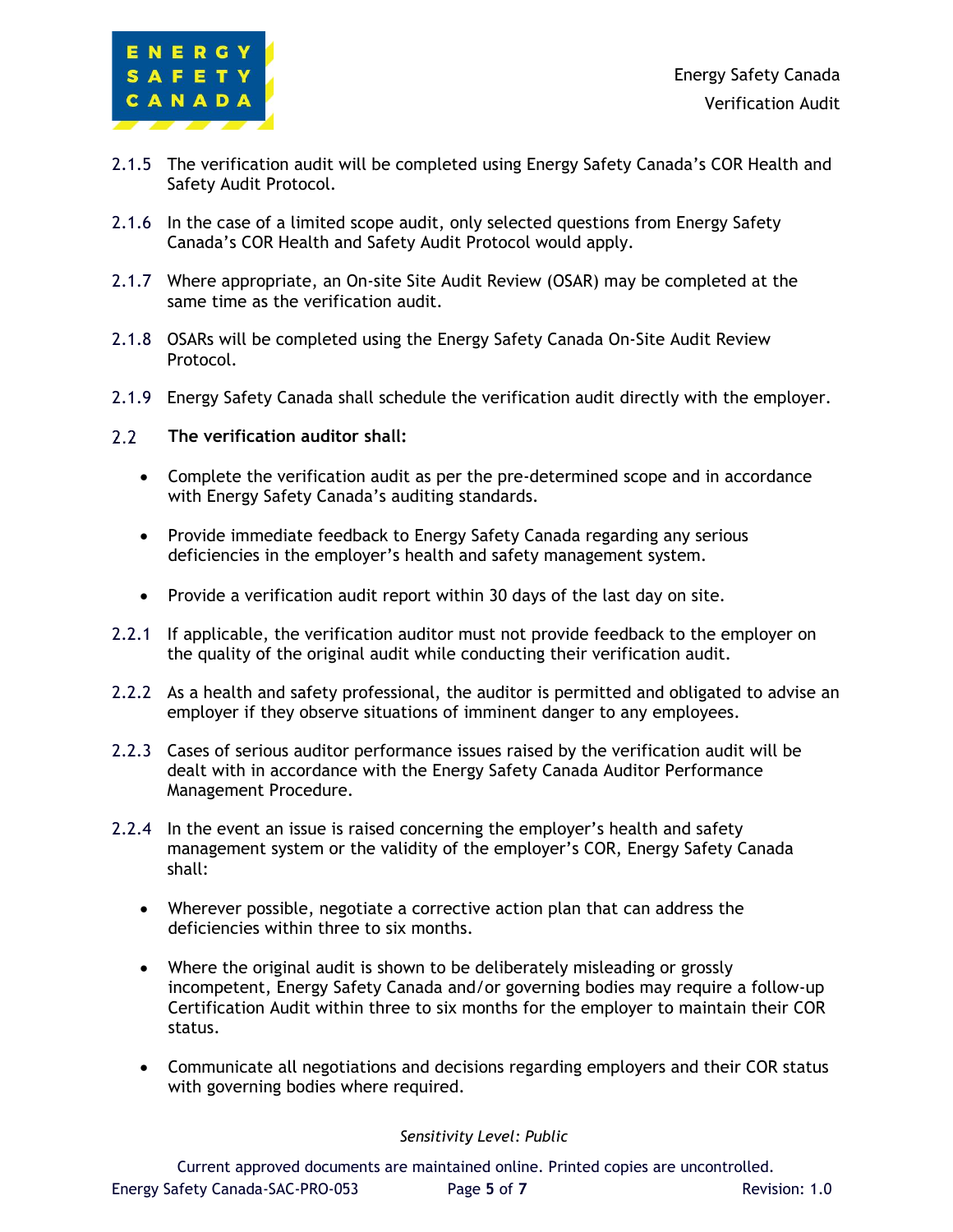

- 2.2.5 In situations where an entire new audit was completed, and the employer is in a maintenance year of their COR cycle, Energy Safety Canada will lobby the provincial governing body to have the verification audit count towards maintaining the employer's COR for the year.
- 2.2.6 As required, Energy Safety Canada will provide an annual report of verification audits conducted to the appropriate governing bodies.

### **3.0 ROLES & RESPONSIBILITIES FOR PROCEDURE**

| Governing<br>Body              | Identifies employers that require a verification audit based on<br>$\circ$<br>recent health and safety violations or outstanding orders<br>Requests that Energy Safety Canada perform a verification audit<br>$\circ$<br>on an identified employer<br>Sends the employer a letter stating the requirement for a<br>$\circ$<br>verification audit                                                                                                                                                                                                                                                                                                                                                                                                                                                                                                                                                                                                                                                                                                                                                                                                                                                                                                                                                                                                                                                                   |
|--------------------------------|--------------------------------------------------------------------------------------------------------------------------------------------------------------------------------------------------------------------------------------------------------------------------------------------------------------------------------------------------------------------------------------------------------------------------------------------------------------------------------------------------------------------------------------------------------------------------------------------------------------------------------------------------------------------------------------------------------------------------------------------------------------------------------------------------------------------------------------------------------------------------------------------------------------------------------------------------------------------------------------------------------------------------------------------------------------------------------------------------------------------------------------------------------------------------------------------------------------------------------------------------------------------------------------------------------------------------------------------------------------------------------------------------------------------|
| <b>Energy Safety</b><br>Canada | Upon receiving the list of identified employers from the governing body<br>of who will participate in the verification audit process that year:<br>May also identify employers that require a verification audit based<br>$\circ$<br>on an open investigation into an auditor who completed a recent<br>audit for the employer<br>In consultation with governing body (where applicable),<br>$\circ$<br>determines scope of verification audit (full audit vs. limited<br>scope, etc.)<br>Determines if OSAR will be completed at the same time<br>$\circ$<br>Selects qualified verification auditor(s)<br>$\circ$<br>Notifies the employer of the verification audit date<br>$\circ$<br>Following receipt of the verification audit report:<br>Reviews verification audit findings<br>$\circ$<br>Where serious issues are identified with the employer's health and<br>$\circ$<br>safety management system, works with the employer to set an<br>action plan to deal with the deficiencies<br>As applicable, informs applicable governing bodies of outcome of<br>$\circ$<br>individual verification audits and subsequent action plans<br>Where auditor performance issues are identified, deals with the<br>$\circ$<br>matter in accordance with the Auditor Performance Management<br>Procedure.<br>Forwards an annual summary report of verification audits to the<br>$\circ$<br>governing bodies as required |
| Verification<br>Auditor        | Conducts the verification audit in accordance with Energy Safety<br>$\circ$<br>Canada's auditing standards using Energy Safety Canada's COR<br>Health and Safety Audit Protocol <sup>2</sup><br>If applicable, advises the employer if they observe situations of<br>$\circ$<br>imminent danger to any employees                                                                                                                                                                                                                                                                                                                                                                                                                                                                                                                                                                                                                                                                                                                                                                                                                                                                                                                                                                                                                                                                                                   |

*Sensitivity Level: Public*

Current approved documents are maintained online. Printed copies are uncontrolled. Energy Safety Canada-SAC-PRO-053 Page 6 of 7 Revision: 1.0